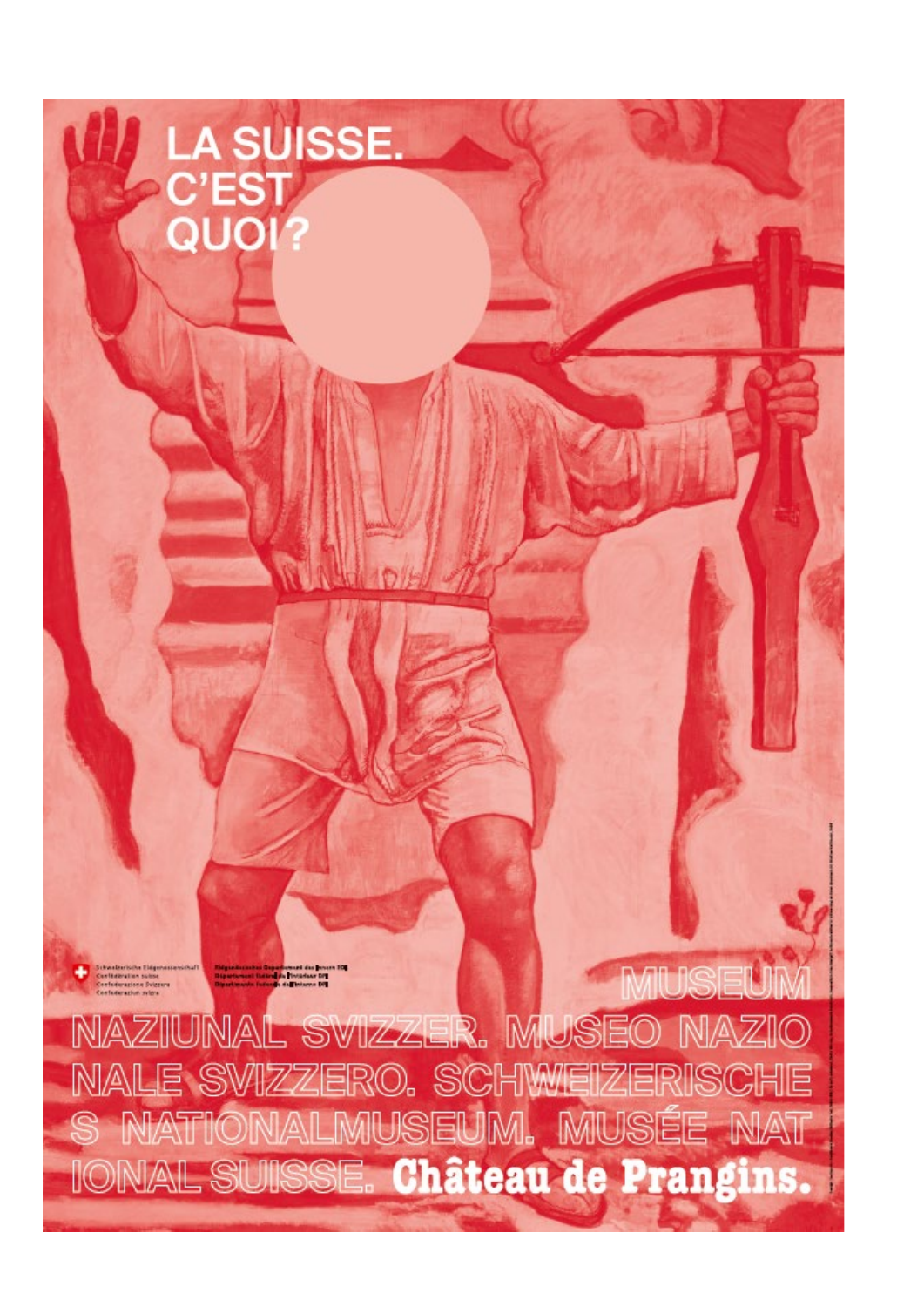# **New permanent exhibition – What is Switzerland?**

From 18 June 2022

## OVERVIEW OF THE EXHIBITION

The exhibition starts and finishes with the voices of young people aged 12 to 15, thanks to a close collaboration with schools in Prangins, Gland and Morges: they tell us what Switzerland means to them, what they expect from it, and their hopes for its future. Each has also picked out a favourite object from the exhibition and explains the reason for their choice. Their comments in the audio recordings question some of the certainties surrounding this little country. Afterwards, visitors are invited to adopt a similar approach, as they explore the six themes covered through almost 300 objects of many kinds.

The exhibition opens with a panorama by the illustrator Mix & Remix which humorously catalogues some of the myths and clichés of Switzerland: cleanliness, safety, prosperity, precision and democracy, not forgetting snow-capped peaks, tax evasion, fondue and chocolate! Some of these are the starting point for topics that are examined through the daily lives of people from the 18th century to the 20th, recounting a history of Switzerland that is less peaceful than might be supposed.

### In search of identity

18th-century Switzerland, with its Alps, watercourses and shepherds living a frugal life, exerts a fascination on foreign tourists who see it as a "lost paradise". Although it is a patchwork of territories with varying and unequal political status – the country does not become a federal state until 1848 – this idyllic image serves to forge a national identity in the centuries that follow, calling on the emblematic figures of William Tell and Helvetia to create a narrative that blends history with legend.

Popular festivals, with yodelling, stone throwing and wrestling, followed later by national exhibitions extolling both tradition and innovation, foster a sense of belonging among the population at large.

By the national exhibition of 1964, which is held at a time of economic boom and greater openness to the world, the focus is shifting from self-celebration towards a critical examination of how Switzerland works and its traditional values, with greater scope for artistic creations. Today, Switzerland's authorities and people are still debating the nature of their nation: is it a prosperous "island" at the heart of Europe that is dedicated to self-preservation, or a neutral country that sees itself as a place of refuge and welcome?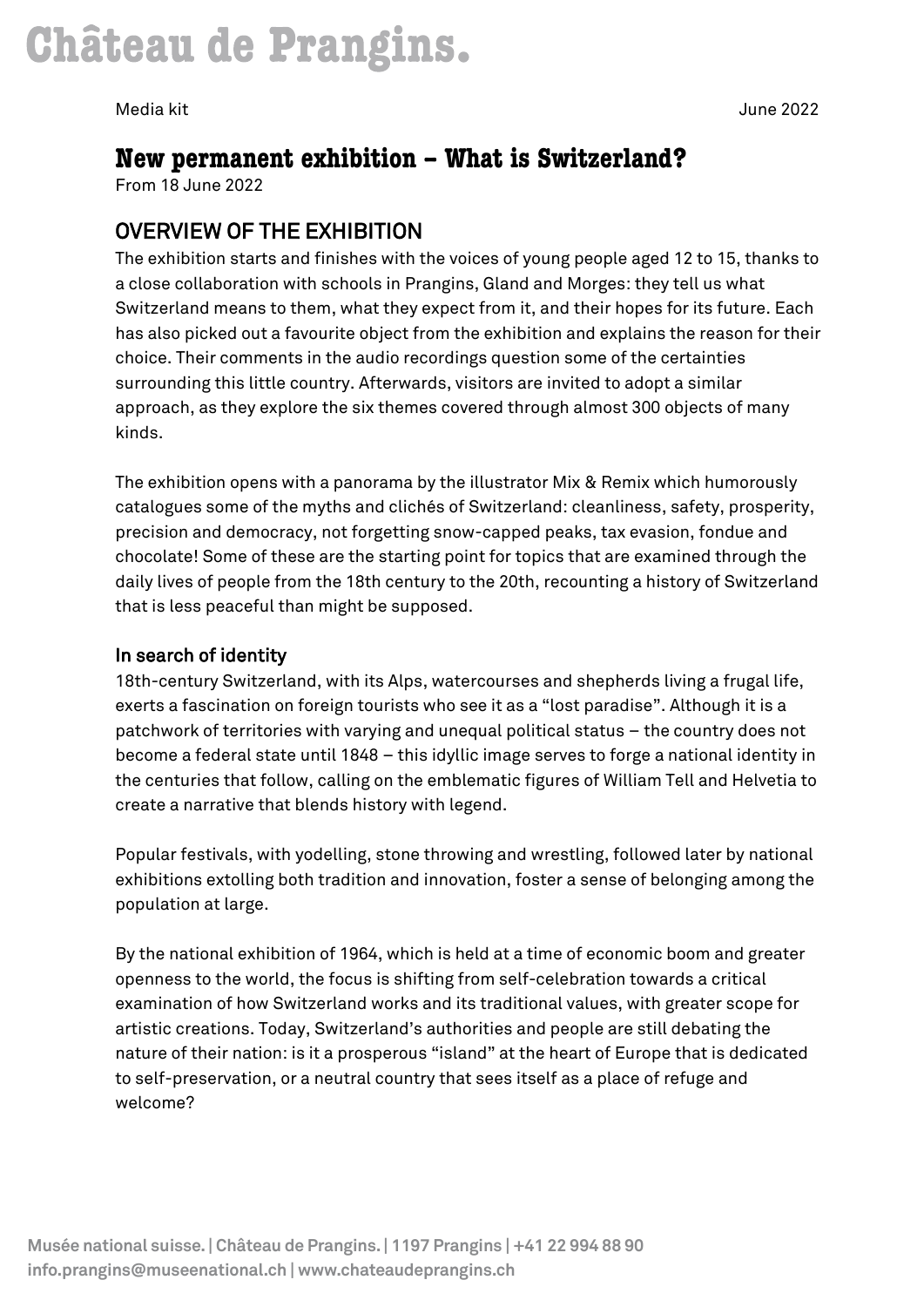# Château de Prangins.

### Peak time!

In the 18th and 19th centuries, with the rise of tourism, the Swiss mountains become an economic asset and object of study for topographers as well as a national symbol of freedom. Scholars seeking scientific advances fuel the vogue for the peaks and glaciers with their research reports, and the theme is soon taken up by numerous artists and photographers. Mountaineers, initially from abroad, set out to conquer the highest summits. By the end of the 19th century, Switzerland is drawing thousands of visitors to its mountains, lakes, peaks and valleys. Railways and funiculars are constructed to transport them, while newly built hotels offer accommodation for the night. Champions of the unspoilt countryside are already deeply concerned. Nevertheless, resorts continue to develop, opening up to mass tourism in the 1970s. Today, against the backdrop of climate change, the fear is that the glaciers and snows will disappear.

### Free and liberated?

The family and the school system are pillars of the state, instilling values, social norms and cultural practices. In the second half of the 18th century, the model of a union between a man and woman of equal social standing begins to change: future spouses aspire more to a love match, with children who are wanted and enjoy the attentive care of their parents.

This era of secularisation sees a stronger distinction than hitherto between the sexes, supported by the medical profession, which accords distinct and complementary roles to men and women: the latter in charge of looking after the home, the former providing for the family's financial needs. This ideal is conveyed by the bourgeois elites and will endure until the "revolution" of May 1968.

### A food revolution!

The clichéd image is of Switzerland as a mountainous nation whose people live solely from agricultural produce. The truth is very different. By the 17th century, Swiss citizens are already playing a leading role in Europe's financial centres and investing large amounts of capital in international commerce. Although Switzerland did not possess colonies, wealthy figures such as these are heavily involved in the wholesale trade in exotic goods – coffee, tea, cocoa and sugar – which, it should be remembered, is based on the slave trade.

Switzerland's railway network, which lags far behind the rest of Europe, also receives investment from these financiers. As a consequence, new lines are laid in the last quarter of the 19th century, allowing colonial produce to be transported to the countryside, and ushering in a radical change in the population's eating habits.

At the same time, the Swiss food industry begins producing packaged products, such as bars of milk chocolate. This invention by Daniel Peter proves hugely successful outside Switzerland, and comes to be seen as one of that typically Swiss food industry's flagship products.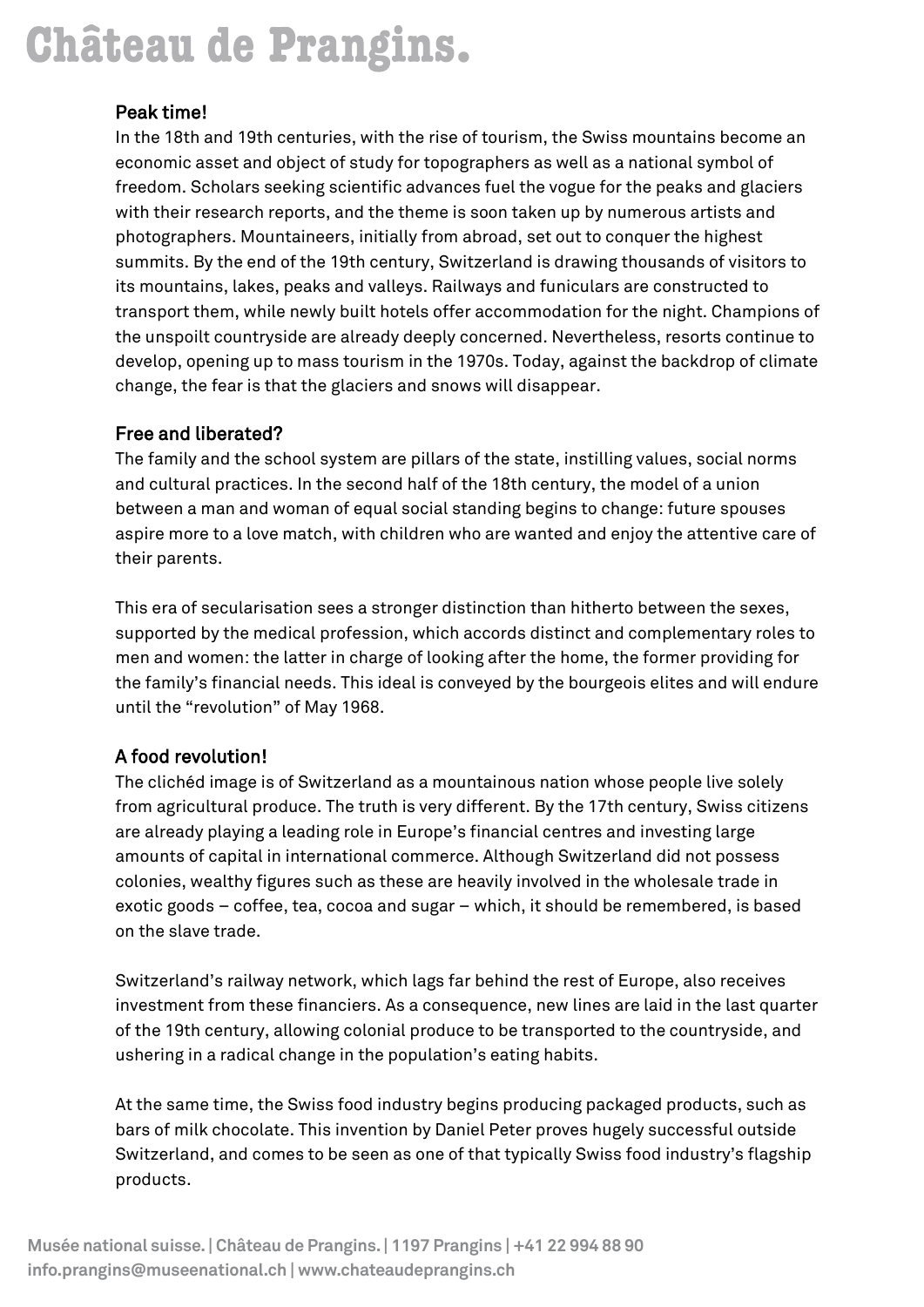# **Château de Prangins.**

Thereafter, ease of storage and use decline in importance: issues of fair trade and recycling the mountains of waste generated by the industry are uppermost in the minds of both manufacturers and, especially, non-profit associations such as ZeroWaste Switzerland. In the exhibition, a single jar containing the non-recyclable waste accumulated by a family over the space of a year serves to encapsulate the determined efforts made by some in Switzerland to drastically reduce their ecological footprint.

## A time for work and a time for leisure

Until the early 19th century, Switzerland remains a highly agricultural country prone to famines and shortages. To supplement their modest income, many peasants have machines for spinning cotton or flax at home.

Then, over the course of the following decades, Switzerland undergoes an industrial boom. Factories spring up in the countryside, and a large section of the workforce moves from agriculture to the industrial sector. Their ability to organise their time at home as they wish is replaced by the regimented, controlled routine of the production room.

Many women and school-age children are employed in the factories as cheap labour. It is not until 1874, with the second Federal Constitution, that education for children of school age is made compulsory; this is followed in 1877 by the Factories Act, a landmark piece of legislation giving children a degree of social protection for the first time. It limits the working day to 11 hours and prohibits children below the age of 14 from working.

Between 1895 and 1913, the Swiss economy booms, and bosses need more workers. Foreign labourers, especially from Germany and Italy, come to work in Switzerland, fuelling the demands of the labour movement, which begins using strikes as a way of securing improved working conditions: higher wages, shorter working hours, social protection and the like.

With the economic prosperity of the 1960s comes the consumer society and, concomitantly, a change in attitudes to work: now, people cease to define themselves solely as a function of their job, but also want time off to enjoy their leisure pursuits.